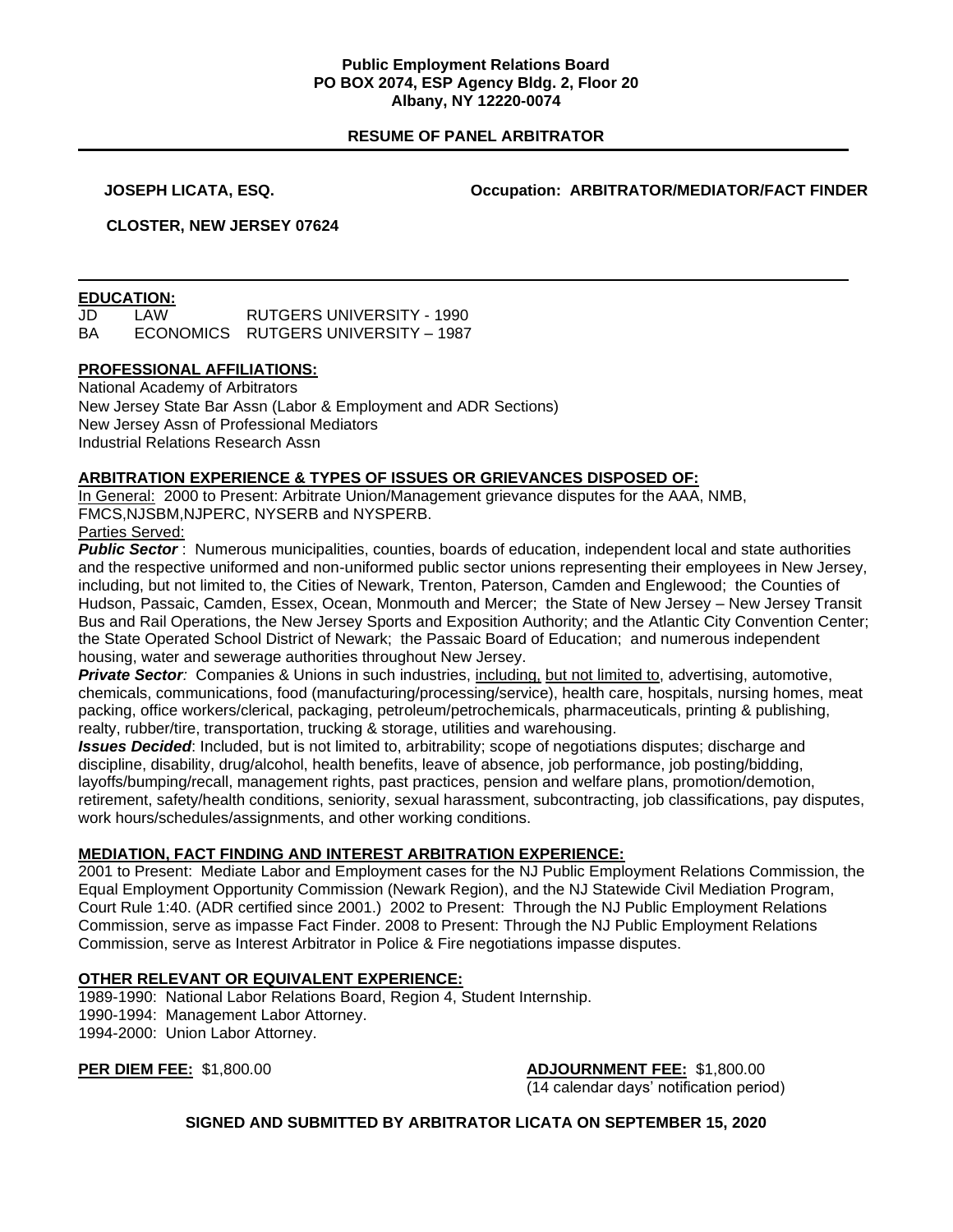### **Public Employment Relations Board PO BOX 2074, ESP Agency Bldg. 2, Floor 20 Albany, NY 12220-0074**

# **BILLING DISCLOSURE STATEMENT**

## ARBITRATOR'S NAME: **JOSEPH LICATA, ESQ.**

The following is a description of my fees and expenses:

### A) HEARING TIME.

- (1) My per diem is \$**1,800.00** for each day or any part thereof spent hearing a case.
- (2) If a hearing day exceeds \_\_8\_ hours, I charge:
	- \_\_\_\_\_ a second full per diem \_\_**X**\_\_ a prorated per diem
	- \_\_\_\_ no additional charge \_\_\_\_\_ other (describe)
- (3) Additional comments:

## B) STUDY TIME.

- (1) I charge \$1,800.00 for each day spent in preparation of the opinion and award.
- (2) This charge **X\_\_** will \_\_ will not be prorated for partial days devoted to such preparation.
- (3) Additional comments:

# C) TRAVEL TIME AND EXPENSES.

- (1) When travel time plus hearing time exceeds \_\_\_\_\_ hours in a calendar day:
	- **X** Not applicable (no additional charge)
	- \_\_\_\_\_ I charge as follows (describe):

(2) I charge for actual, travel-related expenses incurred in connection with the case ONLY IF DISTANCE FROM OFFICE TO HEARING LOCALE IS GREATER THAN 30 MILES ONE WAY, AND THEN ONLY FOR EACH MILE OF TRAVEL BEYOND 30 MILES.

Where appropriate, a mileage charge for auto travel will be billed at:

**X** Prevailing IRS rate **\_\_\_\_** Other (describe):

(3) When the scheduled hearing day(s) requires an overnight stay:

**X** \_There is no charge, other than for lodging and subsistence.

I charge as follows (describe):

(4) Additional Comments: